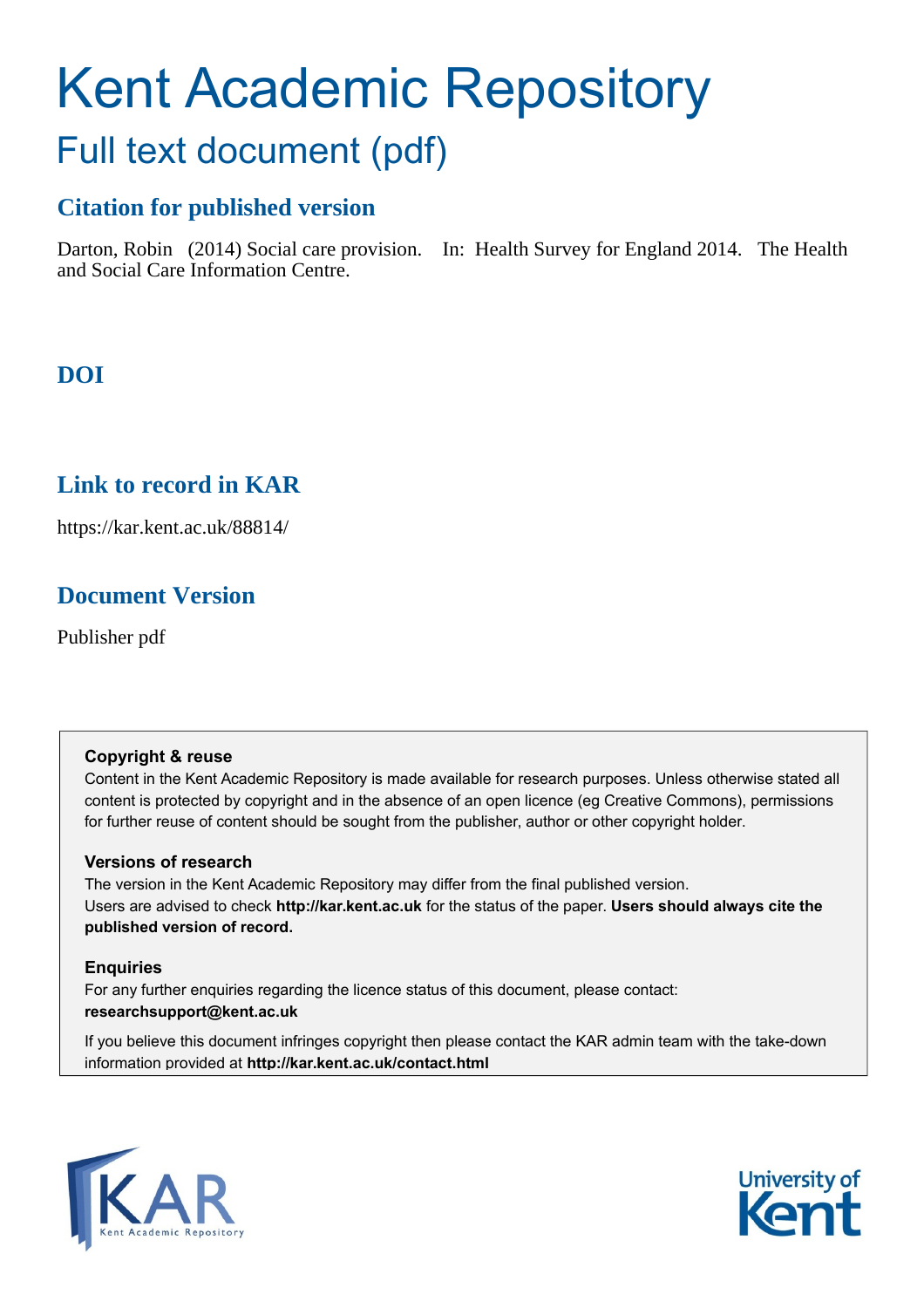## **Social care provision**



*Keeva Rooney, Robin Darton, Raphael Wittenberg*

#### **Summary**

- **●** This chapter presents results about the provision of unpaid social care by adults aged 16 and over. This is defined as help or support provided to someone because of longterm physical or mental ill-health, a disability or problems relating to old age. It excludes any help given in a professional capacity or as part of a job.
- **●** 17% of adults provided unpaid help or support to other people, with women more likely than men to do so (20% and 14% respectively).
- **●** Provision of unpaid care varied by region. The highest proportions of people providing care were found in Yorkshire and the Humber and the East Midlands for both men and women, and also in the East of England for women (21-23%). Proportions providing care were lowest in the North West for both sexes (10% for men, 16% for women), and also relatively low in the West Midlands and London among men (11-12%).
- **●** Prevalence of providing unpaid care was lowest among those in higher income households (11-13% of men, 17-20% of women in the highest two quintiles), and increased with decreasing income (16-17% of men, 23% of women in the lowest two quintiles).
- **●** There has been little change between 2011-2014 in the proportions reporting that they provide care and support. Over the period, 14-15% of men and 18-20% of women said that they did so.
- **●** Care was most commonly provided to a parent; nearly half of adults who provided care did this (49%). Men were more likely than women to provide help or support for a spouse or partner, with just under a fifth doing so (19%, compared with 12% of women). Help to other categories of family members, neighbours and friends was provided by under 10% in each case.
- **●** The people to whom care was provided varied according to the age of the carer. Those under 65 were likely to be caring for parents (44% aged 16-44, 65% aged 45-64). Among carers aged 16-44, care for a grandparent was also relatively common (21%). Older carers were more likely than younger ones to help their spouses (34% of carers aged 65 and over, compared with 7-12% in younger age groups), friends (15% and 6- 7% respectively) and neighbours (16% and 3-5% respectively).
- **●** Most commonly, those who provided help and support said that they did so for between 1-9 hours in the last week (48% of adults providing care). However, a substantial proportion of men and women provided more care: 27% provided 10 or more hours in the last week.
- **●** Carers who provided at least 20 hours of care in the last week were asked about the types of activities they helped with. The most frequently mentioned were two instrumental activities of daily living (IADLs); shopping for food and getting out of the house (each 76%). Of a range of activities of daily living (ADLs), the most common was helping people take their medicine (52%), followed by help with bathing, dressing and eating (between 39% and 43%).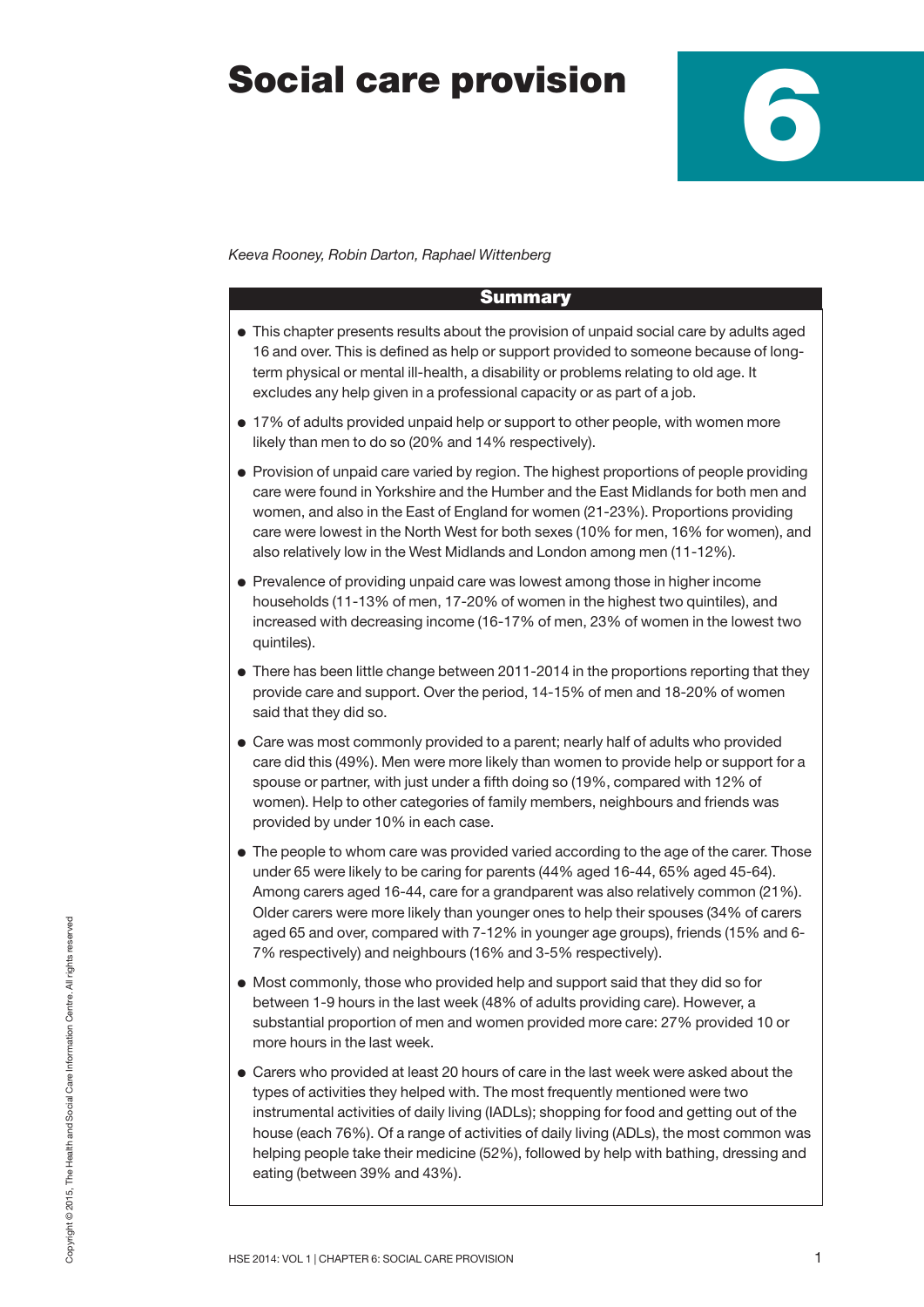- **●** Adults who provided unpaid care were asked whether their own health had been affected in the last three months by the care they had provided. More men than women said that caring had not had any impact on their health (59% and 47% respectively). The most common effects were feeling tired (31% of unpaid carers), a general feeling of stress (29%), disturbed sleep (22%) or feeling short tempered (20%).
- **●** Adults up to the age of 64 were asked about whether their caring had had any impact on their employment, and most reported that it had not (81% of men, 78% of women). The most frequently mentioned impact was to be working fewer hours (7% of men and 8% of women).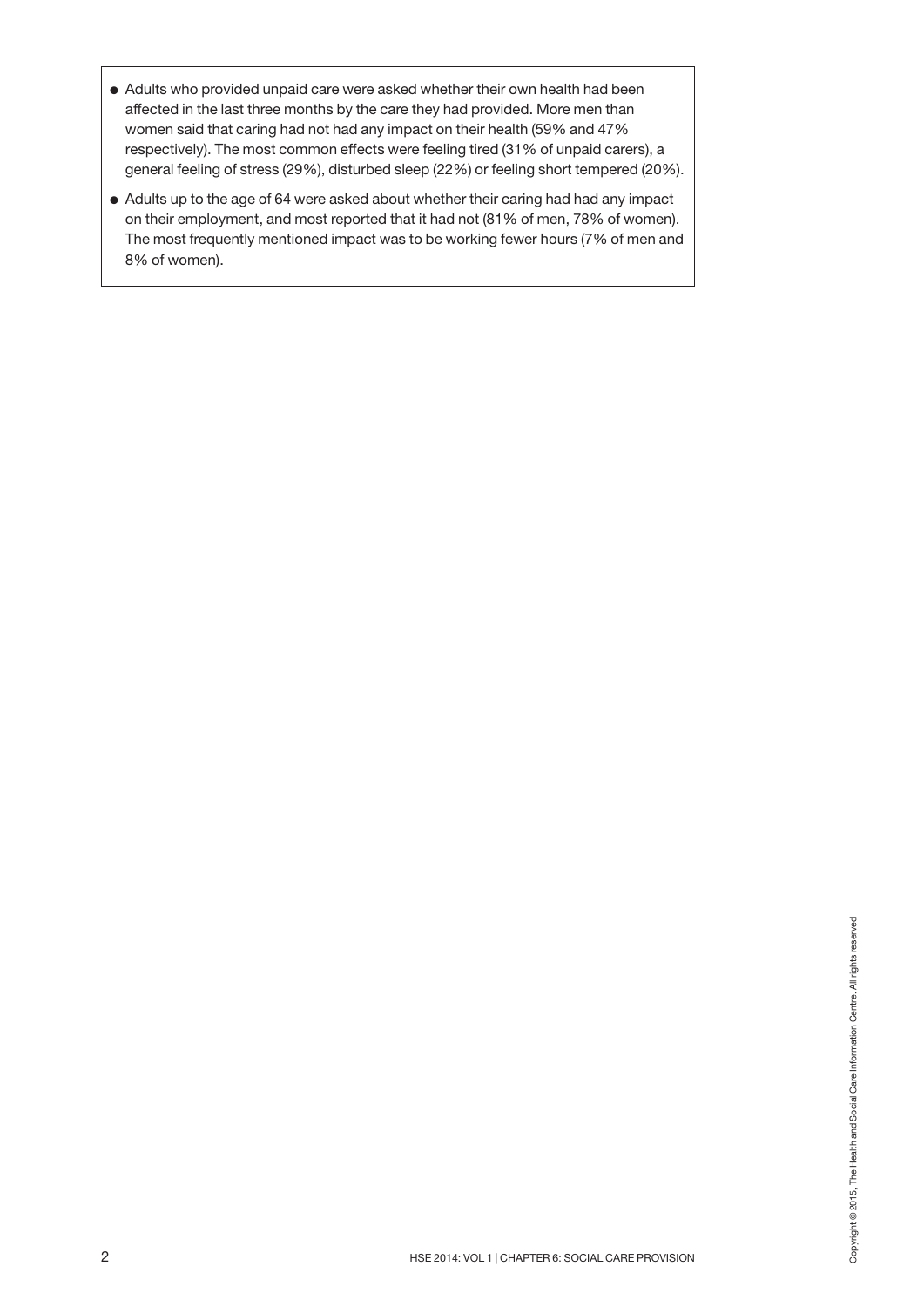## **6.1 Introduction**

#### **6.1.1 Background**

Since 2011, coverage of the Health Survey for England (HSE) has been expanded to include a section on adult social care. The survey each year includes questions for older people (aged 65 and over) about their need for, receipt of, and payment for care, and questions to all adults about their provision of unpaid care. These questions are now a core module of the survey, so that consistent data are collected and trends may be monitored in the longer term. This chapter presents findings about provision of care by adults aged 16 and over. Chapter 5 provides information about the need for social care among older adults aged 65 and over, whether they receive care and how it is provided.

#### **6.1.2 Social care in England**

Social care involves provision of help with personal care and domestic tasks to enable people to live as independently as possible. This includes help and support with everyday things that most take for granted, such as getting dressed, taking medication, cooking meals, getting out and about, caring for families, and being part of the community.<sup>1</sup> Social care can also involve providing emotional support such as keeping people company and offering comfort.<sup>2</sup> While those who need care and support are of all ages, many are older people needing help because of problems associated with long-term physical or mental illhealth, disability or problems relating to old age.<sup>3</sup>

Care and support may be formal care arranged by a local authority or privately, or it may be unpaid care provided by family, friends or another voluntary source. The Census included a question about provision of unpaid care in both 2001 and 2011.<sup>4,5</sup> In 2011, around 5.8 million people in England and Wales reported providing unpaid care to family and friends, representing just over a tenth of the population. There was an increase of around 600,000 between 2001 and 2011,<sup>4</sup> and the number is set to rise in the future, potentially reaching 9 million by 2037. <sup>6</sup> A report from Carers UK in 2014 estimated that there would be over 10.6 million new caring episodes over the course of the next five-year Parliament.<sup>7</sup> These estimates reflect the increasing demands for care from an ageing population, and the essential role unpaid carers play in the current policy context where partnership between individuals, communities, the voluntary and private sectors is increasingly important in meeting diverse support needs.

A central aspect of the policies of successive governments has been to help people maintain their independence in their own homes for as long as possible. The availability of early, preventative interventions has been seen as a means of helping to reduce the need for more intensive levels of support or crisis interventions at a later stage.<sup>1,8</sup> However, both the previous and the current administrations have identified a range of long-standing issues related to the provision of social care, including a greater focus on reactive than preventative services; variations in levels and the quality of services; a lack of good information and advice; and a lack of coordination between health, housing and social care agencies.<sup>1,8</sup>

information and advice; and a lack of coordination between health, housing and social care<br>agencies.<sup>1.8</sup><br>The Government published *A vision for adult social care*<sup>9</sup> in 2010 and a White Paper Caring<br>for our future: reform The Government published *A vision for adult social care*<sup>9</sup> in 2010 and a White Paper *Caring for our future: reforming care and support* <sup>1</sup> in July 2012. The Care Act 2014, <sup>10</sup> which came into effect in April 2015, will enact reforms to adult social care announced in the White Paper. These will have substantial impact on the assessment of care needs, determination of eligibility for care, financing, commissioning and provision of adult social services. The Act introduces a new set of criteria that makes it clearer when local authorities across the country will have to provide support to people, and aims to ensure a fairer national system which reaches those most in need. Further important developments include a change to the way in which local authorities complete assessments with those in need of support; greater emphasis on prevention with the aim of reducing the need for more support in the future; and greater emphasis on local authorities providing clear information and advice which will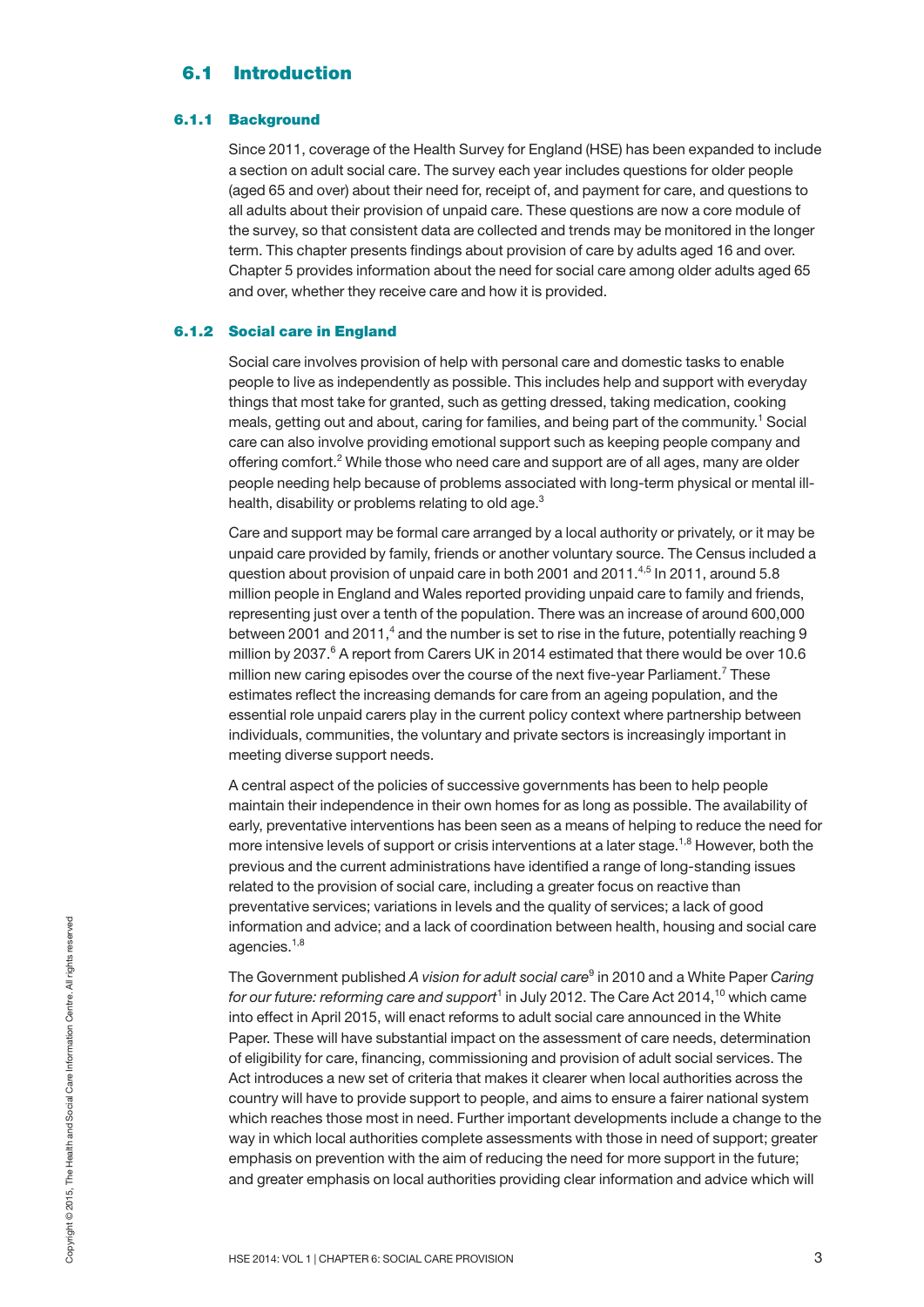help the public to make informed choices on their support arrangements. The Care Act also introduces new rights for carers, providing for assessments of their needs and provision of support.

### **6.2 Methods and definitions**

#### **6.2.1 Methods**

The current module of social care questions was developed in 2009 and 2010 and first used in the HSE 2011. The aim of the module is to deliver robust data on the need for and receipt of social care services, the characteristics of people providing and receiving unpaid care, and on people receiving formal care and support. More detailed information about the module can be found in the 2011 report. 11

HSE 2014 included the 'core' short module which was included in 2011 and 2012. A longer module was included in 2013.

All adults aged 16 and over were asked about provision of care to others. The questions established the characteristics of people to whom help and support was provided, the amount and type of care and the impact of providing care on the carers' own health and employment.

Those that provided care were asked how many people they provided care for. Details were collected for up to three people about their relationship to the person they provided care for, whether they lived in the same or a different household and the sex and age of the person cared for. Adults who provided care were also asked how many hours of care they had provided in the last week and which tasks they provided help with from a list of activities and instrumental activities of daily living (ADLs and IADLs, see section 6.2.2). In analyses in this chapter, where information is presented about the hours of help provided in the last week, these relate to one person the participant helped. In cases where a participant had helped more than one person, details are recorded for the person to whom they provided the most help; if they helped two people for the same amount of time, the first one recorded is reported here.

#### **6.2.2 Definitions**

#### *Provision of unpaid care*

Provision of unpaid care was assessed for all adults aged 16 and over. Unpaid care is defined as help or support provided to someone because of long-term physical or mental ill-health, a disability or problems relating to old age. It excludes any help given in a professional capacity or as part of a job.

In previous reports unpaid carers have been referred to as 'informal' carers, to make the distinction from formal carers. However, the term 'unpaid' carer is preferred, to avoid any implication that these carers provide more casual or less important care.

#### *Activities of daily living and instrumental activities of daily living*

A question about the type of care provided was based on the same Activities of Daily Living (ADLs) and Instrumental Activities of Daily Living (IADLs) used to measure need for and receipt of care in Chapter 5. ADLs are activities relating to personal care and mobility about the home that are basic to daily living, and IADLs are activities which, while not fundamental to functioning, are important aspects of living independently. The ADLs and IADLs included are shown in Table 6A. Activities of daily living and instrumental activities of daily living<br>
Activities of daily living and instrumental activities of daily living<br>
Aquestion about the type of care provided was based on the same Activities of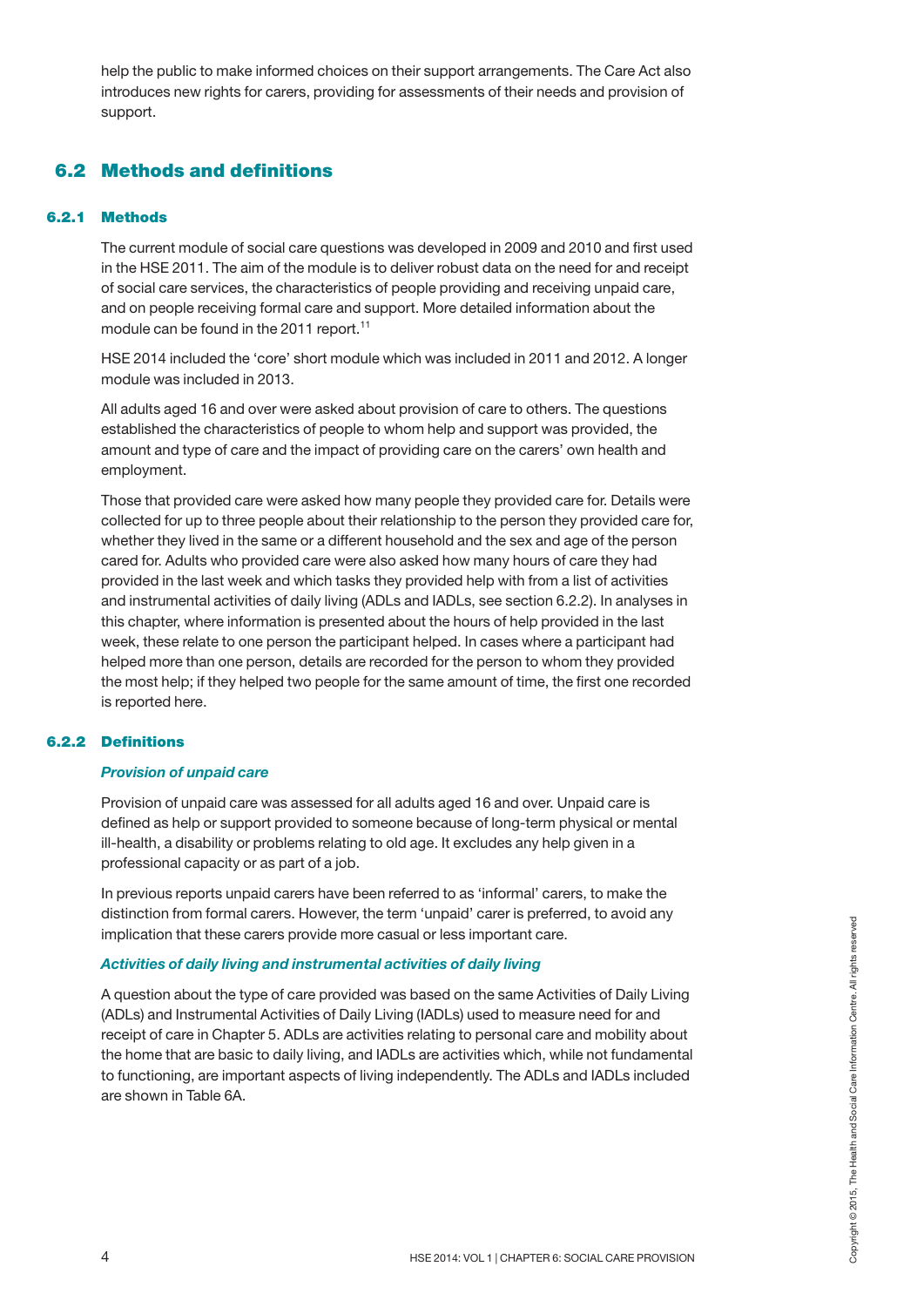| Table 5A                          |                                    |
|-----------------------------------|------------------------------------|
| <b>ADLs</b>                       | <b>IADLs</b>                       |
| Having a bath or shower           | Doing routine housework or laundry |
| Using the toilet                  | Shopping for food                  |
| Getting up and down stairs        | Getting out of the house           |
| Getting around indoors            | Doing paperwork or paying bills    |
| Dressing or undressing            |                                    |
| Getting in and out of bed         |                                    |
| Washing face and hands            |                                    |
| Eating, including cutting up food |                                    |
| Taking medicine                   |                                    |

### **6.3 Provision of unpaid care**

#### **6.3.1 Provision of unpaid care, by age and sex**

17% of adults provided unpaid help or support to other people, with women more likely than men to do so (20% and 14% respectively). As Figure 6A shows, the proportion of adults providing care varied by age, with a similar pattern for both sexes. Men providing care were most likely to be between the ages of 45 and 74. Women carers were most likely to be aged 45 to 64.



Most of those who provided care did so for one person (10% of all men, 15% of all women reported caring for one person, while 3% and 5% respectively reported caring for two or more). The pattern of care varied with age, and adults in the 45-64 age range were not only among the most likely to be providing care, but also most likely to report caring for two or more people (5% to 8%). **Table 6.1, Figure 6A**

#### **6.3.2 Provision of unpaid care, by region**

There was regional variation in the provision of care, with slightly different patterns among men and women, as shown in Figure 6B. The highest proportions of adults providing care were found in Yorkshire and the Humber and the East Midlands, and also in the East of England and the West Midlands for women. Proportions providing care were lowest in the North West for both sexes, and in London among men. **Table 6.2, Figure 6B** For the part of the person, while 3% and 5% respectively reported caring for two or<br>more). The pattern of care varied with age, and adults in the 45-64 age range were not only<br>among the most likely to be providing care, bu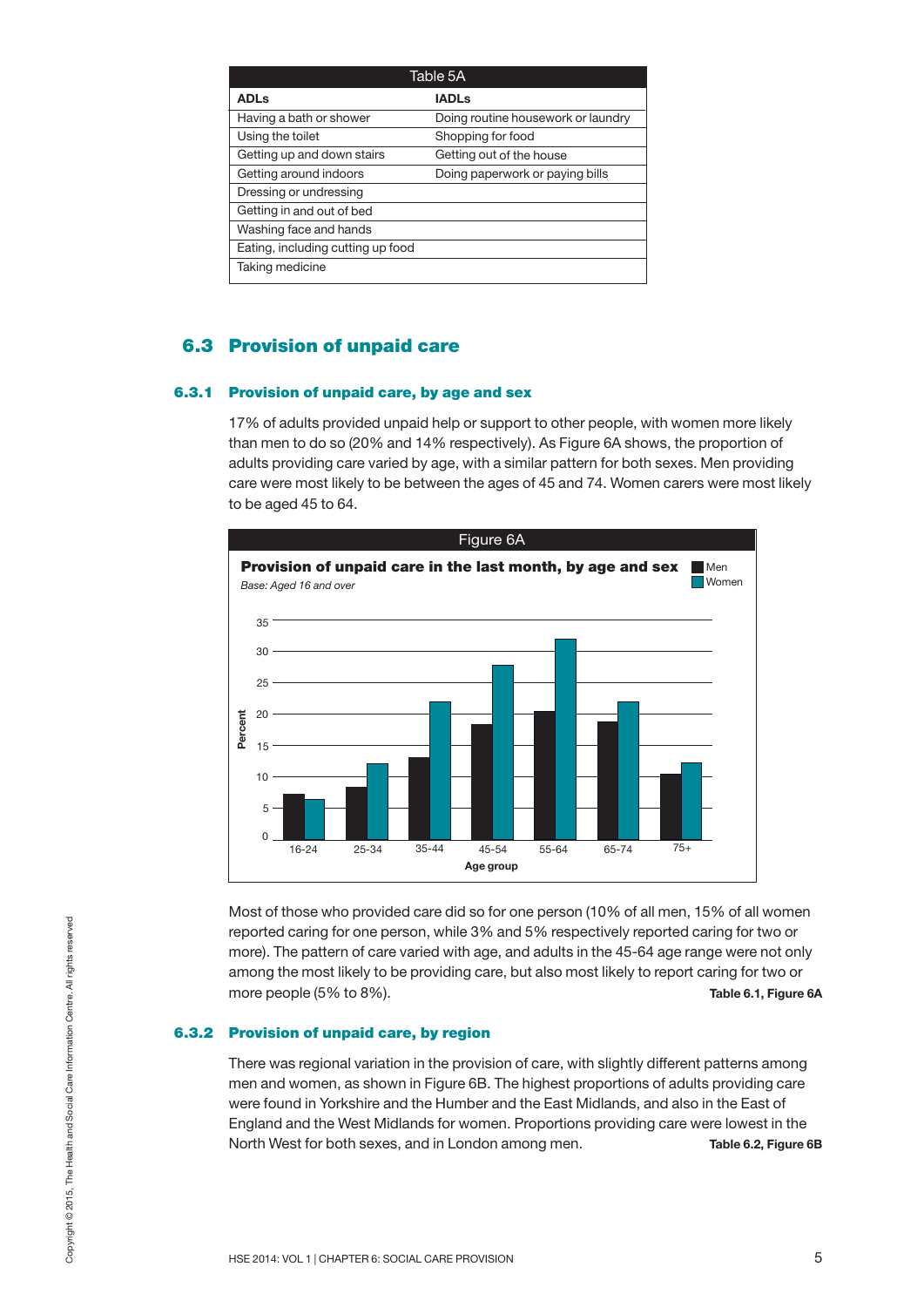

#### **6.3.3 Provision of unpaid care, by socio-economic characteristics**

Equivalised household income takes into account the number of people living in the household.<sup>12</sup> As Figure 6C shows, the proportions of people providing unpaid care were lowest among those in the higher income households, and increased with decreasing income.



While there is a clear pattern according to income, there is no such variation according to area deprivation, measured by the Index of Multiple Deprivation. **Tables 6.3, 6.4, Figure 6C**

#### **6.3.4 Provision of unpaid care, 2011-2014**

There has been a very consistent level of provision of unpaid care across the four years of measurement in the HSE. Between 2011 and 2014, 14-15% of men and 18-20% of women have reported that they provided unpaid care. **Table 6.5** Equivalised household income quintile<br>
Equivalised household income, there is no such variation according to<br>
area deprivation, measured by the Index of Multiple Deprivation. Tables 6.3, 6.4, Figure 6C<br> **Provision of unpai** 

#### **6.3.5 To whom unpaid care was provided**

Care was most commonly provided to a parent, with nearly half of adults who provided care doing so (49%; there was no significant difference between men and women). Men were more likely than women to provide help or support for a spouse or partner, with just under a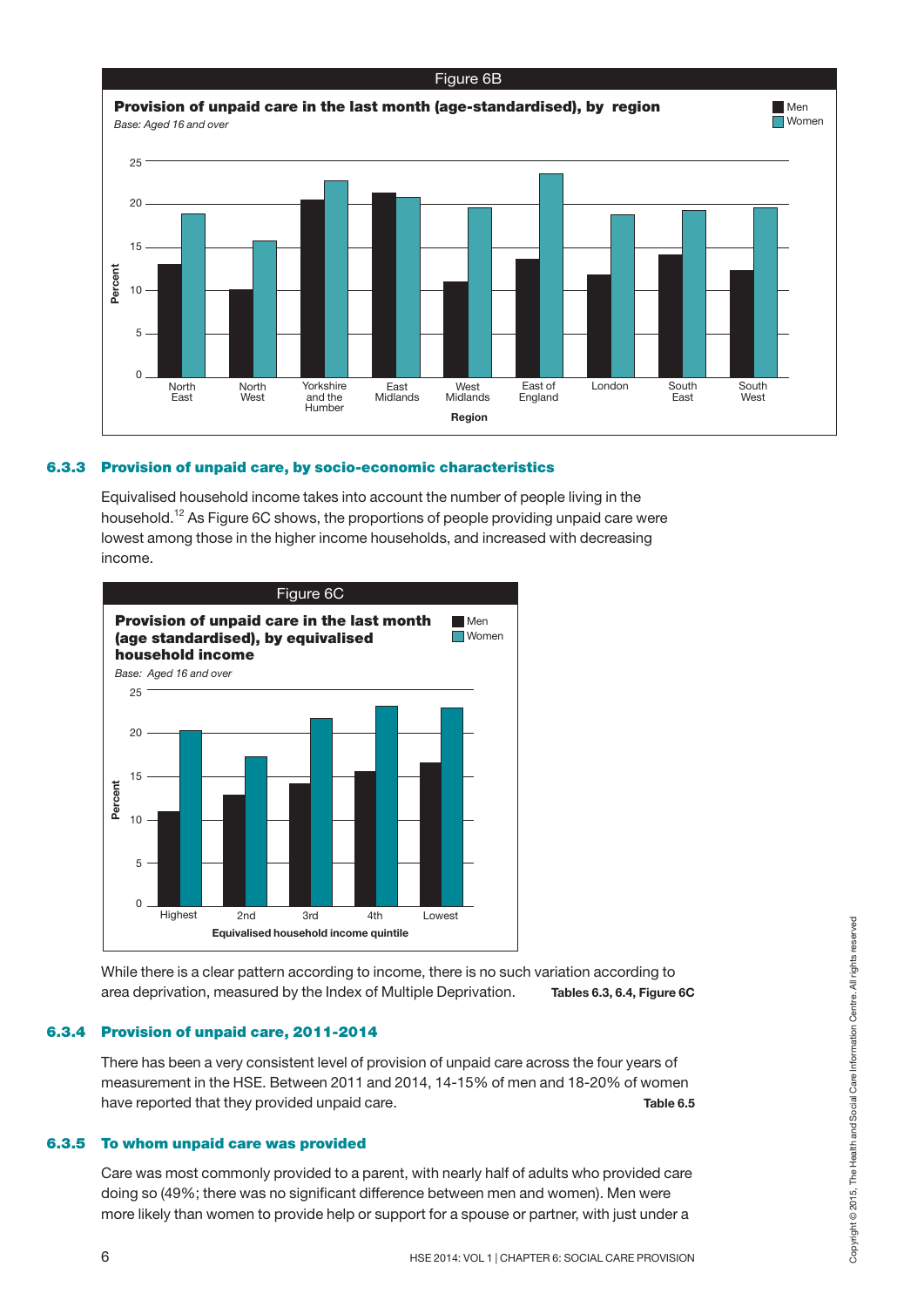fifth doing so (19%, compared with 12% of women). Help to other categories of family members, neighbours and friends was provided by under 10% in each case.

There were markedly different groups of people cared for according to the age of the carer, reflecting different life stages. Figure 6D shows the main groups cared for by different age groups among adult carers; there were generally few differences between men and women. Younger carers below the age of 45 were most likely to be supporting parents or grandparents. Among those aged 45-64, the focus was primarily on parents, with three in five in this group supporting a parent.

Older carers were more likely than younger ones to help their spouses, friends and neighbours. Fewer women than men aged 65 and over cared for their spouse (29% and 39% respectively), possibly reflecting the fact that women in this age group were more likely than men to be widowed (see Chapter 5, Section 5.4.2).

The majority of care was provided to someone in a different household from the carer, with women more likely than men to do this (72% and 62% respectively). Conversely, men were more likely than women to provide care within the household (34% and 24% respectively), reflecting the higher proportion of men who were caring for spouses. 4% of each sex cared for people both in the same and different households. **Table 6.6, Figure 6D**

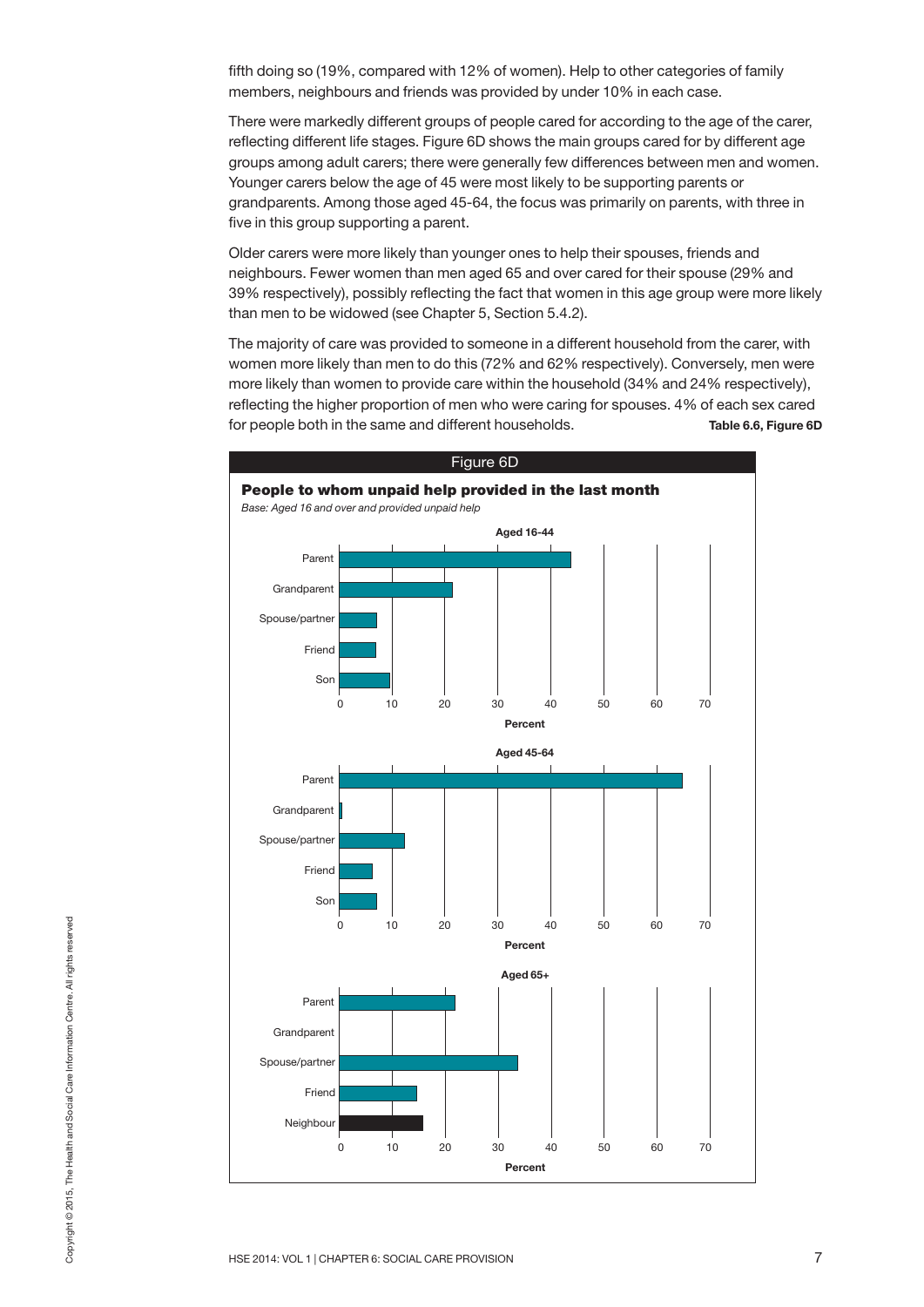#### **6.3.6 Hours of unpaid care provided in the last week**

16% of carers said that they had not provided any care the previous week. As Figure 6E shows, those who provided help and support most commonly said that they did so for between 1-9 hours in the last week (48% of adults providing care). However, a substantial proportion of men and women provided more care: 27% provided 10 or more hours in the last week, 18% provided 20 or more hours, and 8% provided 50 or more hours. Patterns were very similar between men and women.

The number of hours of care provided in the last week has remained broadly similar between 2011 and 2014. The proportion of women providing 10 or more hours of care was slightly lower in 2014 than 2011 (27% and 33% respectively), but this may be a random fluctuation and further years' data will be needed to confirm whether this is a sustained change. **Tables 6.7, 6.8 Figure 6E**



#### **6.3.7 Types of unpaid care provided in the last week**

Adults providing help or support for at least 20 hours in the last week were asked which tasks they had helped with. They were shown a list of activities of daily living and instrumental activities of daily living (ADLs and IADLs, see Section 6.2.2). Figure 6F shows the proportion who mentioned each of the activities they helped with. Generally, help was more likely to be given with IADLs than ADLs, with shopping and getting out of the house the most frequently mentioned (both 76%). Of the ADLs, the most common was helping people take their medicine (52%), followed by help with dressing, bathing and eating (43%, 42% and 39% respectively). The most personal tasks, washing face and hands and going to the toilet, were least common (22% and 21% respectively).

For most types of help, men and women were equally likely to be involved, but a higher proportion of women than men helped with taking medicine, getting dressed, and doing paperwork or paying bills. **Table 6.9, Figure 6F**

## **6.4 Effects of providing care**

#### **6.4.1 Effect on health of providing unpaid care**

Adults who provided unpaid care were asked whether their own health had been affected in the last three months by the care and support they had provided; a list of possible effects was presented to them. More men than women said that caring had not had any impact on their health (59% and 47% respectively). Figure 6G shows the proportion of carers who identified the different health effects they had experienced. 8 HSE 2014: Were least common (22% and 21% respectively).<br>
For most types of help, men and women were equally likely to be involved, but a higher<br>
proportion of women than men helped with taking medicine, getting dressed,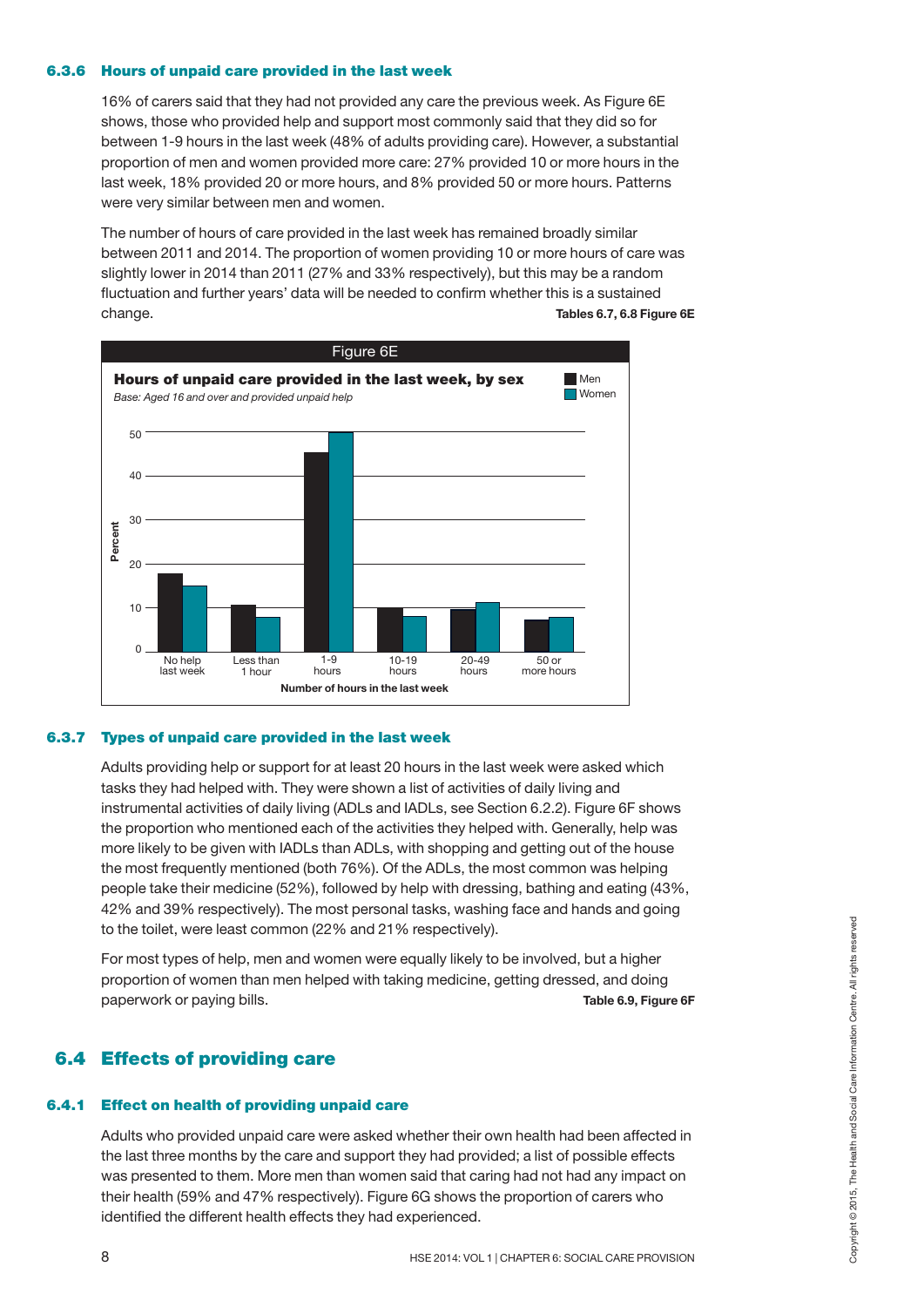

The most common effects were feeling tired (31%), a general feeling of stress (29%), disturbed sleep (22%) or feeling short tempered (20%). Women were more likely than men to experience the first three of these. Women were also more likely than men to report physical strain (13% and 9% respectively). Otherwise there was little difference between the sexes.



As Figure 6H shows, those aged 45-64 were more likely than younger or older adults to report that providing care had some effects on their health, and in particular feeling tired or a general feeling of stress. **Table 6.10, Figures 6G, 6H**

#### **6.4.2 Effects on employment of providing unpaid care**

Adults up to the age of 64 were asked about whether their caring had had any impact on their employment. Most reported that it had not had any effect; of these, 58% of men and 52% of women were currently employed, and 23% of men and 26% of women were currently unemployed, retired or otherwise economically inactive.

 $\circ$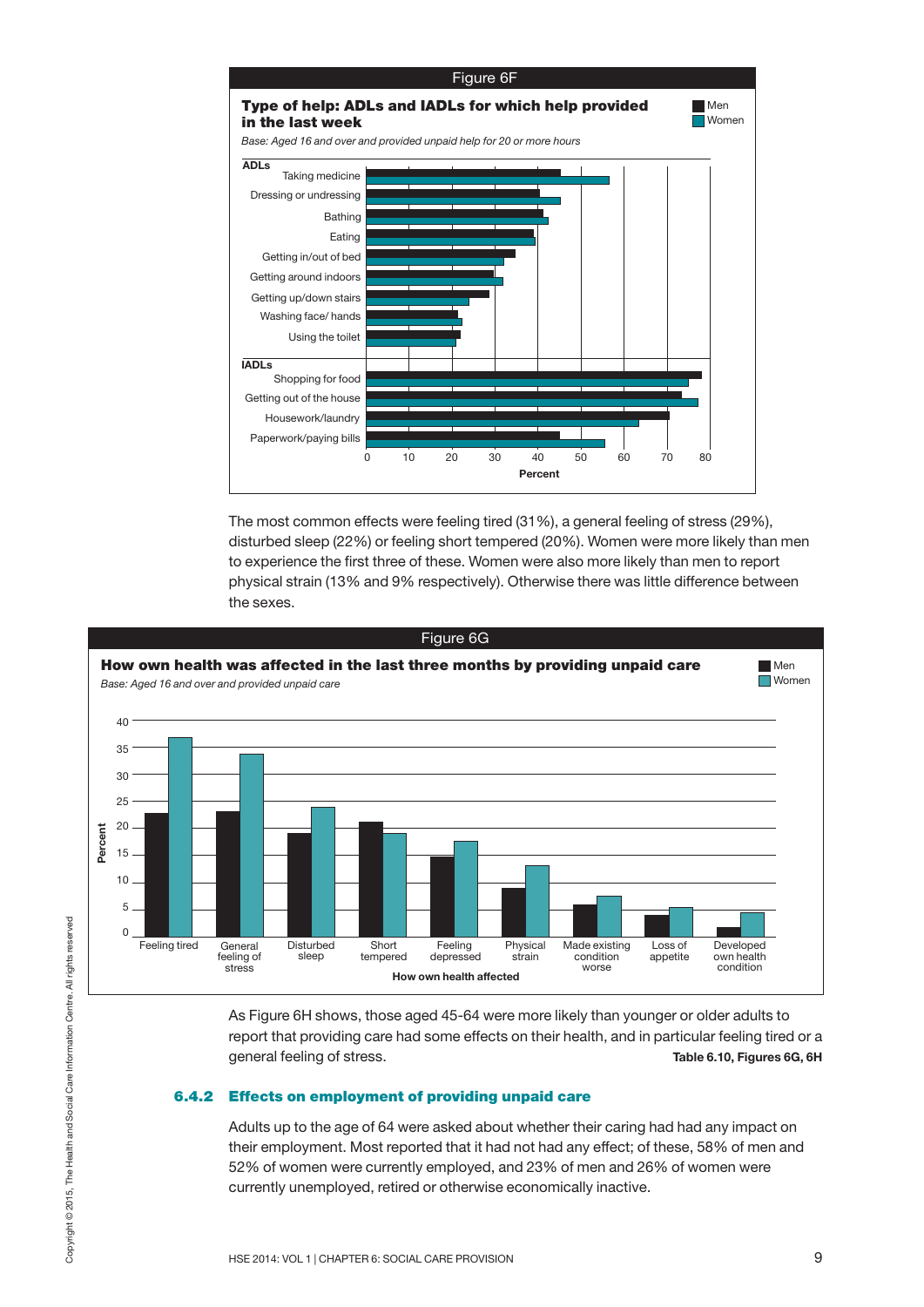

19% of men and 22% of women in this age group reported some impact, most frequently working fewer hours (7% of men and 8% of women). 5% of men and 7% of women reported that they had left employment altogether (Figure 6I). **Table 6.11, Figure 6I**



## **6.5 Discussion**

This chapter offers a snapshot of the provision of social care within the community. As these findings show, within the last month, 17% of adults had undertaken some caring responsibilities. It is likely that, over their lifetimes, the proportions of men and women who spend some time providing unpaid care to family members, friends and neighbours will be greater. **Discussion**<br>
This chapter offers a snapshot of the provision of social care within the community. As<br>
these findings show, within the last month, 17% of adults had undertaken some caring<br>
responsibilities. It is likely t

The burden of care falls disproportionately on some groups, particularly the middle aged and those in less well-off households. Adults of working age were most likely to care for parents, and this was particularly the case for women aged between 45 and 65. Elsewhere this group has been described as the 'sandwich generation', looking after their own young